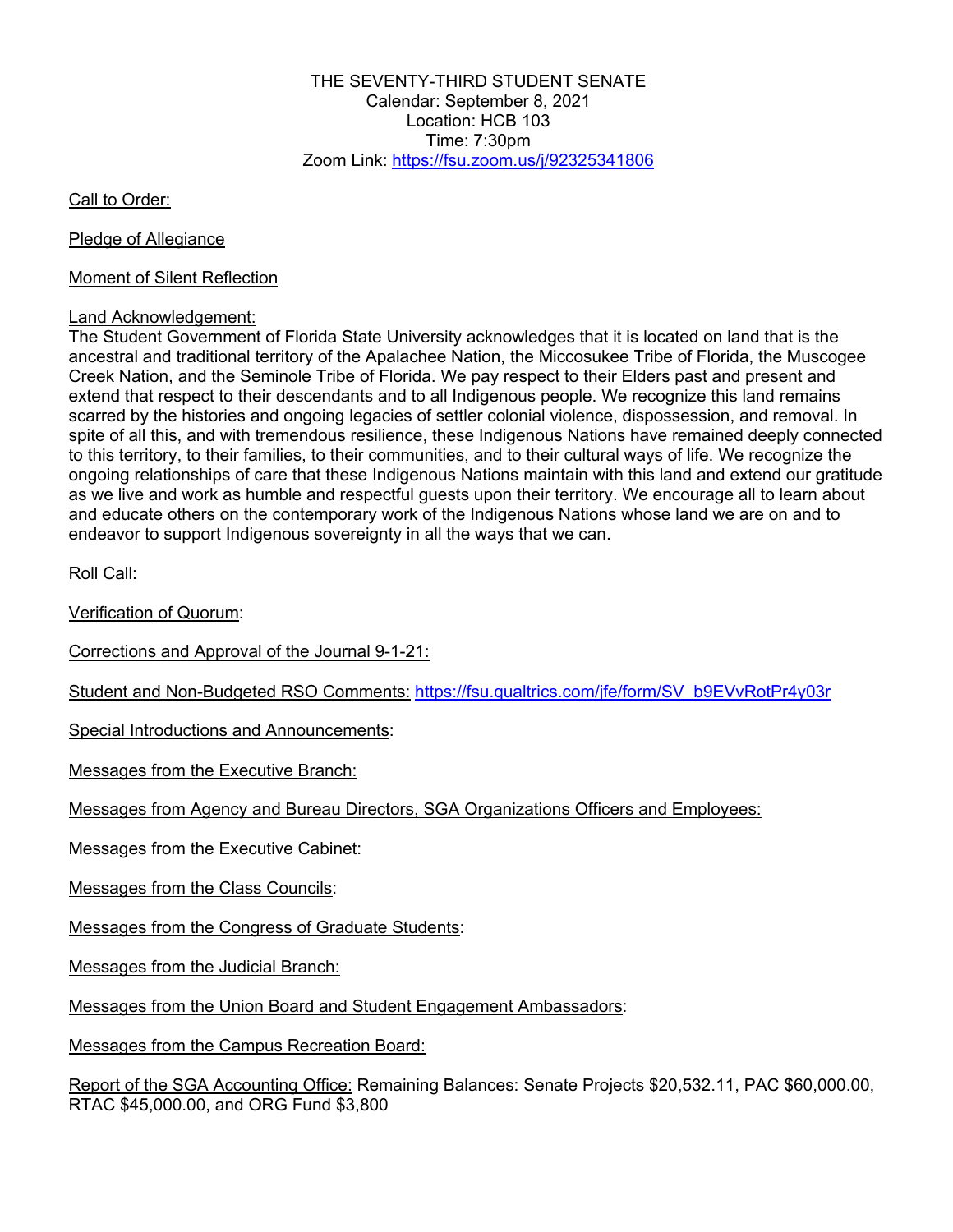### Report of Senate Liaisons:

Report of Committees: Judiciary, Internal Affairs, Budget, Finance, Student Life & Academic Affairs, Rules & Calendar

Senate Confirmations: Spencer Greenwood for Supervisor of Elections, Omer Turkomer for PAC

### Consent Calendar:

### Bills First Reading:

| <b>Bill 46</b> | Sponsored by Senator Randall (P), Linsky (Co)<br>Revising the COGS statutes to improve readability, strengthen the relationship<br>between COGS and the Student Senate, and expand the ex-officio voting rights of the<br>COGS Speaker in the Student Senate. REFERRED TO INTERNAL AFFAIRS THEN<br>JUDICIARY, 09.01. PASSED IN INTERNAL AFFAIRS, 09.07. |
|----------------|---------------------------------------------------------------------------------------------------------------------------------------------------------------------------------------------------------------------------------------------------------------------------------------------------------------------------------------------------------|
| <b>Bill 48</b> | Sponsored by Senator Randall (P)<br>Revising the funding guidelines related to the definition of clothing items and the<br>amount allocated per clothing item based on size. REFERRED TO FINANCE, 09.01.                                                                                                                                                |
| <b>Bill 49</b> | Sponsored by Senator Linsky (P)<br>To elucidate the legislative subpoena powers vested in the Senate by the Student<br>Body Constitution, subject to limited oversight by the Student Senate President.                                                                                                                                                 |
| <b>Bill 50</b> | Sponsored by Senator Linsky (P)<br>To amend statutes which concern the discretionary veto power granted to the Vice<br>President of Student Affairs by the SGA Senate.                                                                                                                                                                                  |
| <b>Bill 51</b> | Sponsored by Senator Randall (P)<br>To amend the Student Body Statutes to eliminate the Budget Committee in its entirety<br>and restructure its current duties to the purview of the Finance Committee.                                                                                                                                                 |

# Bills Second Reading:

### Constitutional Amendments:

|  | Amendment 10 Sponsored by Senators Linsky, Randall (P)                                    |
|--|-------------------------------------------------------------------------------------------|
|  | Correcting registration classifications to be in accordance with current policy, and      |
|  | increasing the allocation of graduate student Activities & Services fees to fifty percent |
|  | of their annual yield. REFERRED TO BUDGET THEN JUDICIARY, 07.21.                          |

# Resolutions:

- Resolution 18 Sponsored by Senator Gonzalez (P) Calling on the FSU Administration and Board of Trustees to review and withdraw investments from corporations deemed unethical by the FSU student community. **REFERRED TO SLAA, 02.10. TABLED IN SLAA, 02.16., 02.23., 03.09., 03.16, 03.23, 03.30, 04.06, 06.09, 06.21, 06.05, 07.19, 09.06.**
- Resolution 43 Sponsored by Senator Roy (P), Marcus (Co) Condemning the Florida Board of Education's banning of the discussion of Critical Race Theory in Florida Public Schools. **REFERRED TO SLAA THEN RULES &**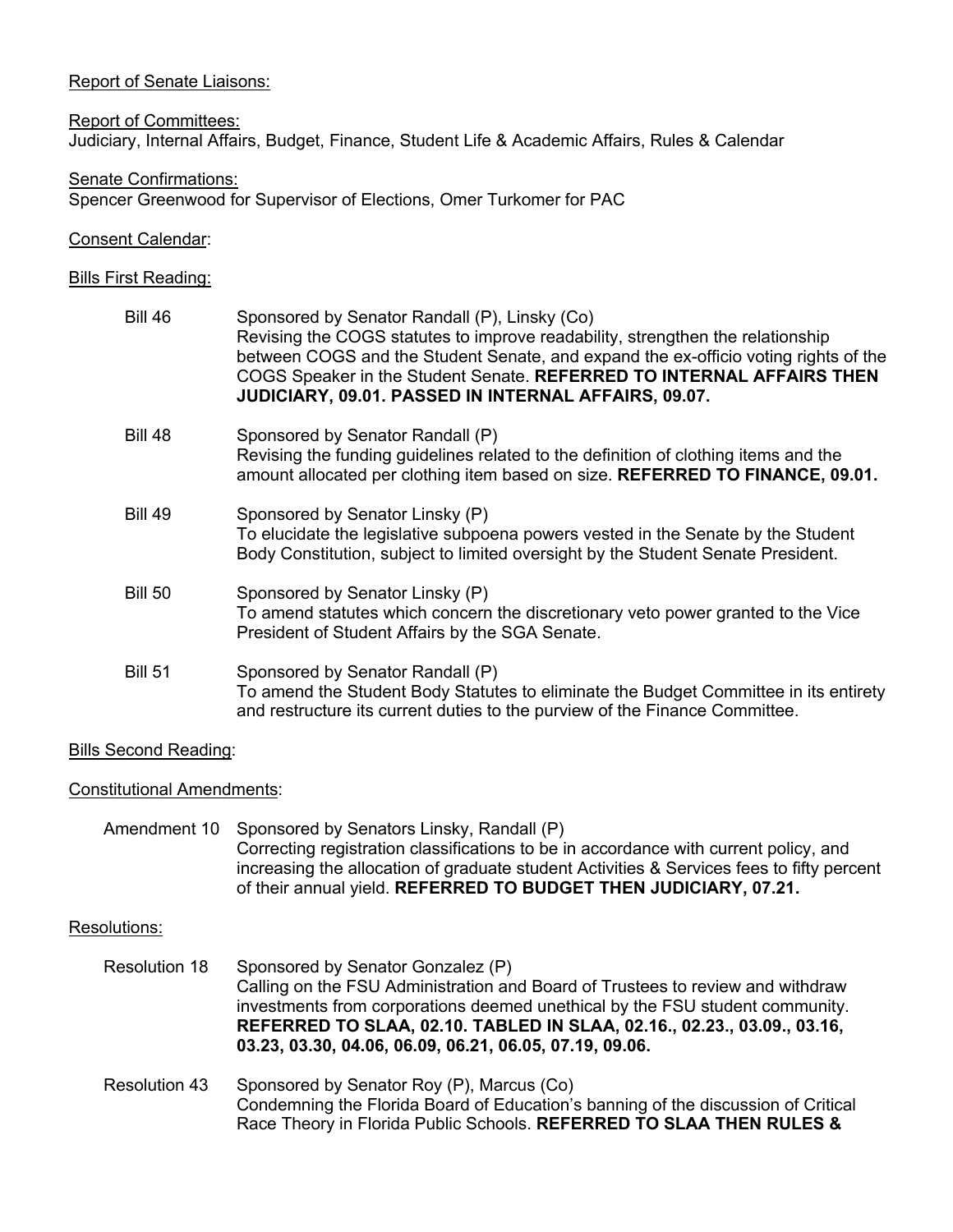### **CALENDAR, 07.07. TABLED IN SLAA, 07.19. AMENDED AND PASSED IN SLAA, 09.06.**

- Resolution 46 Sponsored by Senator Puwalski (P), Hautrive, T. Murray (Co) Expressing support for the people of Cuba, and the Cuban community at FSU. **REFERRED TO SLAA, 07.21. AMENDED AND PASSED IN SLAA, 09.06.**
- Resolution 48 Sponsored by Senator Bowling (P), Hadley, Puwalski (Co) Pledging support for native and indigenous rights movements. **REFERRED TO SLAA, 09.01.**
- Resolution 50 Sponsored by Senators Linsky, Tackett (P), Little, Nemeth, Randall (Co) Amending Rule 1 of Senate Rules of Procedure to clarify the process for runoff elections of Senate President and Pro Tempore. **REFERRED TO RULES & CALENDAR, 09.01. PASSED IN RULES & CALENDAR, 09.07.**
- Resolution 51 Sponsored by Senators Linsky, Nemeth (P), Little, Randall, Tackett (Co) Amending Rule 2 of Senate Rules of Procedure to clarify the duties and responsibilities of the Student Senate President. **REFERRED TO RULES & CALENDAR, 09.01. PASSED IN RULES & CALENDAR, 09.07.**
- Resolution 52 Sponsored by Senators Linsky, Tackett (P), Little, Nemeth, Randall (Co) Amending Rule 4 of Senate Rules of Procedure to update the position descriptions of the Senate Legislative Officers. **REFERRED TO RULES & CALENDAR, 09.01. AMENDED AND PASSED IN RULES & CALENDAR, 09.07.**
- Resolution 53 Sponsored by Senators Linsky, Nemeth (P), Little, Randall, Tackett (Co) Amending Rule 3 of Senate Rules of Procedure to clarify the duties and responsibilities of the Student Senate Pro Tempore. **REFERRED TO RULES & CALENDAR, 09.01. AMENDED AND PASSED IN RULES & CALENDAR, 09.07.**
- Resolution 54 Sponsored by Senators Linsky, Randall (P), Little, Nemeth, Tackett (Co) Amending Rule 6 of Senate Rules of Procedure to clarify the duties of Senate Committees. **REFERRED TO RULES & CALENDAR, 09.01. TABLED IN RULES & CALENDAR, 09.07.**
- Resolution 55 Sponsored by Senators Linsky, Randall (P), Little, Nemeth, Tackett (Co) Amending Rule 5 of Senate Rules of Procedure to update the procedures of Senate Committees. **REFERRED TO RULES & CALENDAR, 09.01. TABLED IN RULES & CALENDAR, 09.07.**
- Resolution 56 Sponsored by Senators Linsky, Tackett (P), Little, Nemeth, Randall (Co) Amending Rule 7 of Senate Rules of Procedure to clarify the responsibilities of the Rules Committee. **REFERRED TO RULES & CALENDAR, 09.01. AMENDED AND PASSED IN RULES & CALENDAR, 09.07.**
- Resolution 57 Sponsored by Senators Linsky, Nemeth (P), Little, Randall, Tackett (Co) Amending Rule 8 of Senate Rules of Procedure to clarify and update the Student Senate's business procedures. **REFERRED TO RULES & CALENDAR, 09.01. AMENDED AND PASSED IN RULES & CALENDAR, 09.07.**
- Resolution 58 Sponsored by Senator Linsky (P), Little, Nemeth, Randall, Tackett (Co)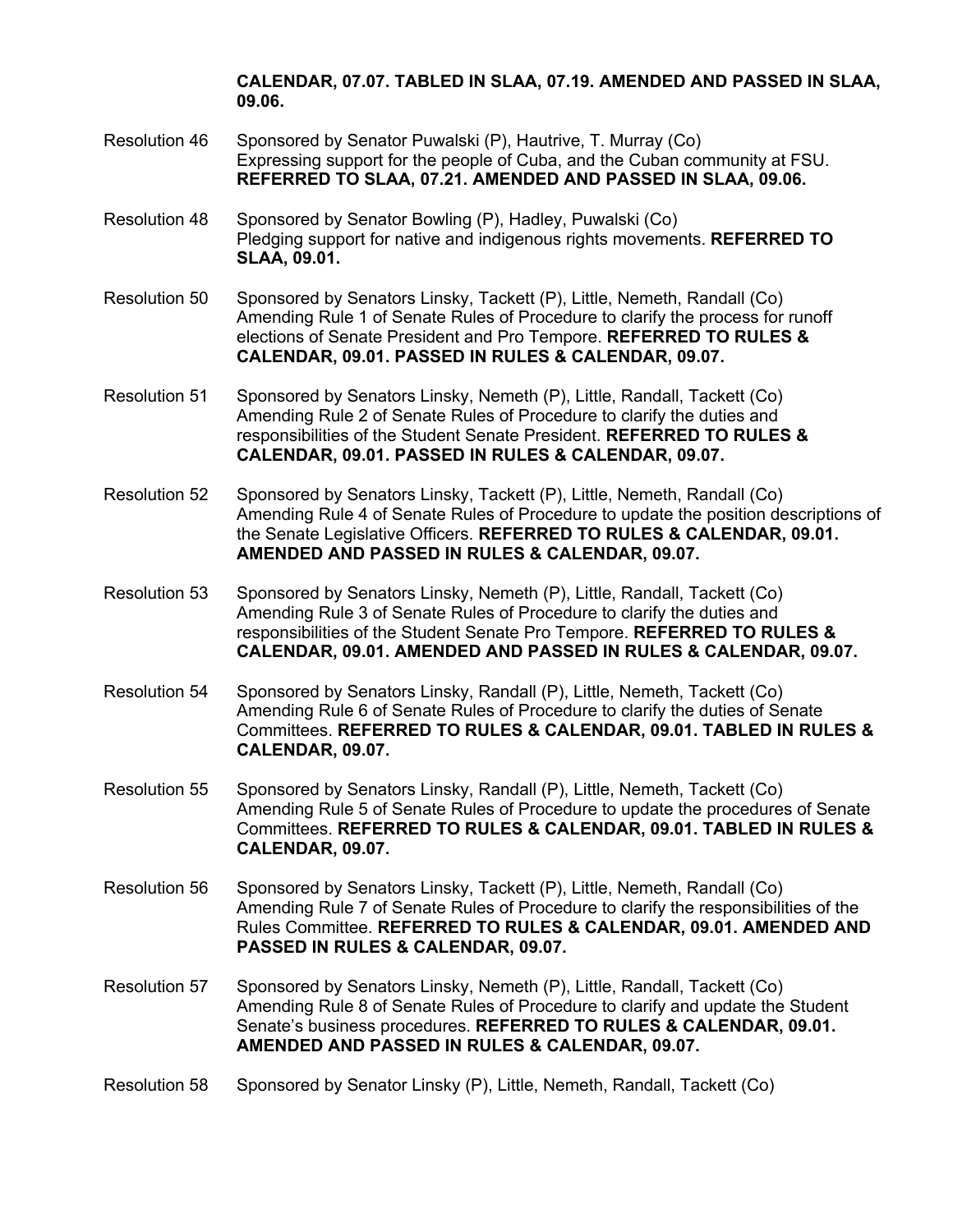Amending Rule 9 of Senate Rules of Procedure to clarify the Senate's use of Robert's Rules of Order. **REFERRED TO RULES & CALENDAR, 09.01. TABLED IN RULES & CALENDAR, 09.07.**

- Resolution 59 Sponsored by Senators Linsky, Tackett (P), Little, Nemeth, Randall (Co) Amending Rule 10 of Senate Rules of Procedure to clarify the types of legislation and submissions made by Student Senators. **REFERRED TO RULES & CALENDAR, 09.01. TABLED IN RULES & CALENDAR, 09.07.**
- Resolution 60 Sponsored by Senators Linsky, Randall (P), Little, Nemeth, Tackett (Co) Amending Rule 11 of Senate Rules of Procedure to clarify the Senate procedures for debate and voting. **REFERRED TO RULES & CALENDAR, 09.01. TABLED IN RULES & CALENDAR, 09.07.**
- Resolution 61 Sponsored by Senators Linsky, Little (P), Nemeth, Randall, Tackett (Co) Amending Rule 12 of Senate Rules of Procedure to update the guidelines surrounding decorum and conduct within the Senate Chambers. **REFERRED TO RULES & CALENDAR, 09.01. TABLED IN RULES & CALENDAR, 09.07.**
- Resolution 62 Sponsored by Senators Linsky, Randall (P), Little, Nemeth, Tackett (Co) Amending Rule 13 of Senate Rules of Procedure to clarify the Senate attendance guidelines. **REFERRED TO RULES & CALENDAR, 09.01. TABLED IN RULES & CALENDAR, 09.07.**
- Resolution 63 Sponsored by Senator Linsky (P), Little, Nemeth, Randall, Tackett (Co) Amending Rule 15 of Senate Rules of Procedure to clarify the procedure for amending Rules of Procedure. **REFERRED TO RULES & CALENDAR, 09.01. TABLED IN RULES & CALENDAR, 09.07.**
- Resolution 64 Sponsored by Senator Guillamont (P), Puwalski, Keyser, Barrett (Co) Condemning the violent attacks on US personnel and Afghan Civilians by terrorist organizations. **REFERRED TO RULES & CALENDAR, 09.01. PASSED IN RULES & CALENDAR, 09.07.**
- Resolution 65 Sponsored by Senator Randall (P) To amend the Rules of Procedure to eliminate the Budget Committee in its entirety and restructure its current duties to the purview of the Finance Committee.
- Resolution 66 Sponsored by Senators Linsky, Little (P), Nemeth, Randall, Tackett (Co) Amending Rule 14 of Senate Rules of Procedure to revise the process for censures and simplify disciplinary actions.

Unfinished Business:

Statements of Dissent:

New Business:

Closing Announcements:

Officer Announcements:

Advisor Announcements: